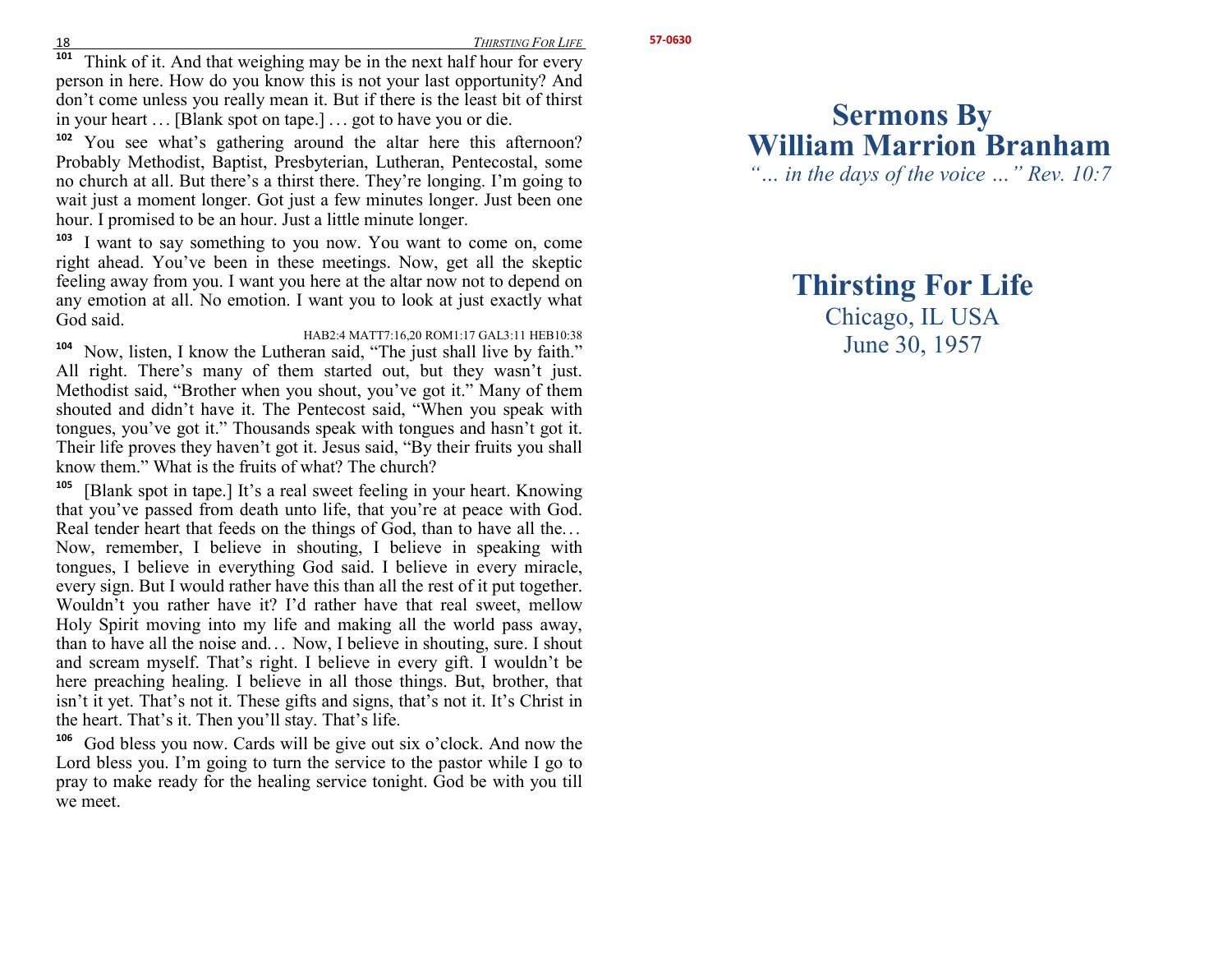## **Introduction**

The remarkable ministry of William Branham was the response of the Holy Spirit to the prophecies of the Scriptures in Malachi 4:5,6, Luke 17:30, and Revelations 10:7. This worldwide ministry has been the culmination of many other Bible prophecies, and a continuation of the working of God by His Spirit at this End time. This ministry was spoken of in the Scriptures, to prepare the people for the Second Coming of Jesus Christ.

We pray that the printed Word will become written in your heart as you prayerfully read this message.

While every effort has been made to provide an accurate unabridged transcription, the English audio files are the best representation of the sermons spoken by Bro Branham.

Audio and transcribed versions of over 1,100 sermons preached by William Branham are available for free downloading and printing in many languagesat:

### **www.messagehub.info**

This work may be copied and distributed as long as it is copied entirely, not modified, and distributed free of charge.

 world, all this modern stuff, is all dead to you, you better take your place at the altar.

While we wait just a moment longer. Now, "There Is A Fountain," please, real slowly, while everybody, softly now:

> There is a fountain filled... (Softly now.) Drawn from Immanuel's veins, And sinners plunged beneath...

**98** You say, "Brother Branham, I'm a Christian." If your soul condemns you, you come here and confess Him. It's better to do it here than it is to do that when you're being weighed in God's balance.

> Lose all their guilty... (God bless you, sailor boy.) Lose all their guilty...

Just be praying, the Holy Spirit's speaking. That little heart in you, He's moving.

... beneath that flood.

**99** Say, "Brother, preacher, I've longed for something, I don't know what it was." There's only one thing that longing was put in you for, that's right here. Here's where you long to be. The devil's trying to get you not to see it. But I'm praying in my heart as I'm sitting here, "God open the eyes of their understanding." I love you. As Brother Joseph Boze said to me many times, "Brother Branham, Chicago loves you." And I love Chicago.

**100** But listen, a real daddy will be honest with his children. If he has to whip them sometime, if he's a real daddy, yes sir, a real dad will correct his children. And, friends, I want to tell you: Don't you never try to get to heaven outside of that deep longing and love of God in your heart. If you haven't come acquainted with that great fountain that I spoke of at the beginning, where God gushes forth... Now, he perverts that, you see.<br>As it comes forth, Satan perverts it, Say, "Ob, well this and this and As it comes forth, Satan perverts it. Say, "Oh, well *this*, and *this*, and *this*." Be careful, it's got to be genuine.

Did you ever hear that little song like this? (Sister just continue on your song.) It's all right.

Brother apart from the Saviour today,

Risking your soul on the things that decay,

Oh, what if today God should call you away,

Then what would you give in exchange for your soul?

 Listen now close. Every one of you that's not around the altar, search now.

> Then when you stand at the bar by and by, And when you're weighed in God's balance on high,

If you should be sentenced forever to die,

Then what would you give in exchange for your soul?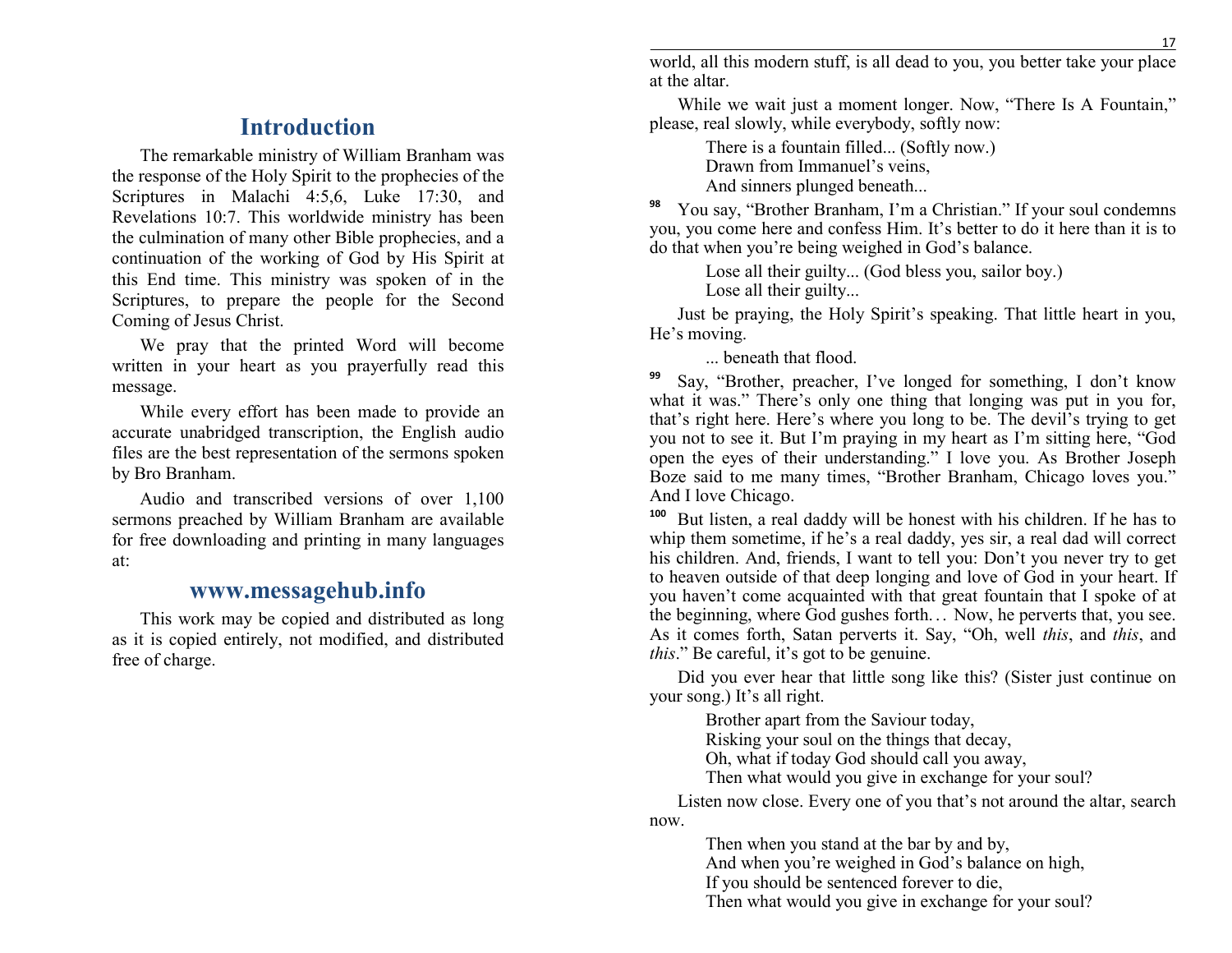soul is thirsting for Thee, God." God bless you, lady. God bless you, young lady. And God bless you, and you. Someone else? God bless you. I don't. . . God bless you and you, lady. God bless you, sir, you lady.

**93** You might be church members, that don't have nothing to do with it. You can be a church member and just as black as a harlot out here on the street. I know you say, "That's hard preaching, Brother Branham." If you come here at nighttime, or come any other time, and watch around the life, and see the things that the Lord Jesus does, exactly in the Word, surely, I should have some conception of what Christ means. I know this one thing, brother: The devil has perverted life, he has perverted the church actions; he's perverted it so much till he's perverted the people. And it's the hardest thing in the world to get the people to see the actual truth. That's right. Oh, they miss it by a thousand miles.

**94** Do you really long for Him? If you do, would you raise your hand again? God bless you. Now, just keep praying. You that's longing for Him, I wonder if you could walk down here just a minute and let me pray with you just a minute. Would you just get up out of your seat quietly? I'm going... I ain't going to call. I'm going to let the Holy<br>Spirit goll. You just get out of your gost. God blogs you gir. God blogs Spirit call. You just get out of your seat. God bless you, sir. God bless you, lady. Just get out of your seat and come down here, let me pray with you. Stand right along this side of the altar here, if you will.

**95** While the organ is playing. I'm not going to say no more, I'm just going to wait a moment. Let the Holy Spirit call. Come right down here and stand. There's a fountain open. You want to be an old time Christian, do you? Is your soul really thirsty after God? Would you rather dress decent, be just a little hot, as you call it? Anybody knows when you take your clothes off you get hotter, certainly. Go to a desert somewhere where they really have heat. Certainly. You say, "Well, I'd like..."

**96** That's right. That's good. People just coming up and coming down the aisles in this little group this afternoon. Many are gathering around the altar here. Come on up if you're really thirsting. Have you been bit by the devil? You really want to serve God. You want that thirst in you. You want it satisfied. If you do, come on, to the front. Or have you got to a place where you've been so seared and so hard and calloused till nothing can touch you no more? Then you cross between this: between life and death.

#### PROV14:12 PROV16:25

**7**

<sup>7</sup> Now, remember, if I be a servant of God, God will speak that I tell **97** the truth. There's people that actually believe that they are right, and they're wrong. "There is a way that seemeth right unto a man, but the end thereof is the ways of death." If you haven't been borned again of the Spirit of God, and your whole desire is to love every day, every hour, every minute of the day when you're awake, and you're on the bed, you're praising Him, and your love is for Him and the things of the

### **Thirsting For Life**

**1**... Thou has permitted us to live in this day to see these great signs and wonders happening by Your hand. And there's no one here any more conscious that it isn't Your servant who knows these things, than I am. It is You, Lord. And by Your promise You promised You would do these things, and Thou always keeps Your promise. And to this we're thankful and give Thee praise. Bless us this afternoon in the Word, tonight in the great healing service. We will praise Thee. In Christ's name. Amen.

**2**You may be seated. I was just trying to think a few moments ago... [Someone adjusts the microphone.] If you'll set that just as high as you can. Anybody ever have the flu? Just petting my little boy Joseph, I think I must have caught his bad cold. And got a very bad throat. I've got a preacher's throat. I haven't knowed the time in twenty-five years that my throat wasn't constantly red, because I preach, pray for the sick day and night, day in and out, week in and out, month, year in and out, see. And it just keeps me constantly coughing. And so, I get a little . . . little.. . It never gets sore. I don't believe I ever did have a sore throat. Never did have a throat sore, it's just overtaxed. And then I get cold in there, of course, and it swells up the larynx; and then it being raw, it gives the germ a chance to get in.

**3**I was... Something here... Oh, yes, I was reading a letter. I wish I had brought that; I knew I should do something. Rosella, is she here this afternoon? Rosella Griffith? Yes. Billy wants to see you and make that arrangement for you. I was reading your letter just awhile ago. And so they...

**4** This lady came in here somewhere, in this auditorium right here, this church. And the Holy Spirit told her, said, "Lady, you got cancer." And she had come in here from somewhere-the West. And she said when I walked off the platform, I said... She said to her husband, "Now, that<br>iust can't be," Said. "Now, I didn't say nothing whap Brother Branham just can't be." Said, "Now, I didn't say nothing when Brother Branham said that," said "but I just thought, 'Now, wait a minute. I know..."<br>And then said I told her said who she was where she come from what And then said, I told her, said who she was, where she come from, what had been her symptoms, and everything, and said the doctor couldn't find her trouble. But said, "You have cancer." And she doubted that.

**5** And now I've got the letters. I'll bring them tonight. That'd be a good time, tonight. And now she's in the hospital just at the point of death with cancer, see. It was there; the doctor couldn't find it, but the Holy Spirit knew it was there.

**6** Now, now I don't say this, you see, but perhaps if she hadn't've doubted that, the story might have been different today (see, see), if she hadn't've doubted it. You must believe. Now to me, you don't have to believe me; I'm just a man. But when He says anything, it's the truth, see; it's the truth.

And so, one time in a meeting, it was in Canada. Way up here in... <sup>I</sup>

16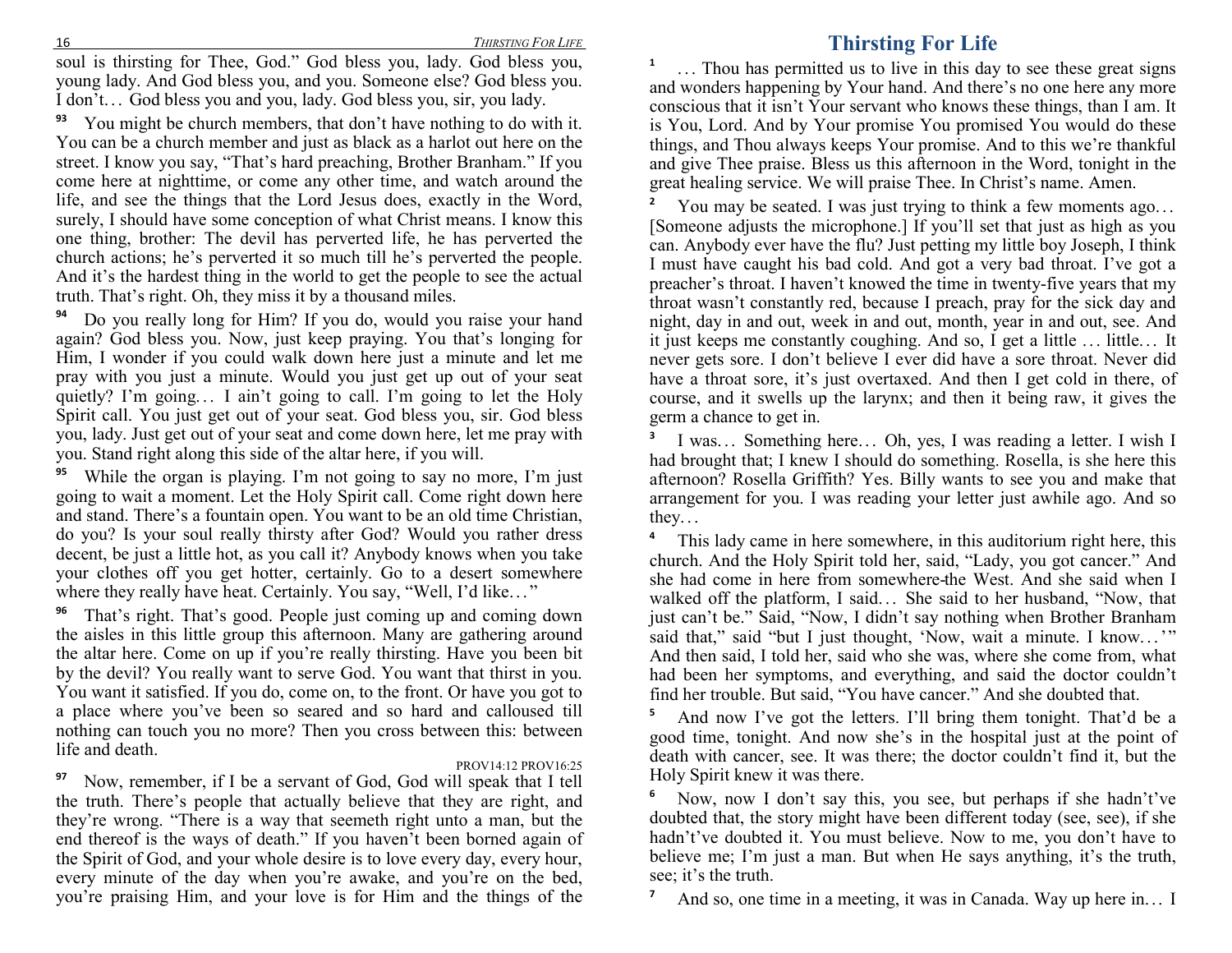can never think of that city, across from Detroit. Windsor, Ontario. And there was a man slipped into the meeting. And he thought it was a telepathy. And he put on his prayer card, on the back of it, "I have so many diseases", and things like that. There wasn't nothing wrong with him. And when he come up to the platform (He happened to be in the part of the line, probably just going through praying for the sick.), and he said, "Could you tell me what's wrong with me?" And Brother Baxter started passing him on.

I said, "Just a moment."

He said, "I want to know what's wrong with me."

Brother Baxter said, "We're not having that."

**8** Now, he'd been better off if he'd listened to Brother Baxter, see, went on through. But no, he had to stop. And when he did ... then the Holy Spirit said to him "There's nothing wrong with you you have no Holy Spirit said to him, "There's nothing wrong with you; you have no disease at all."

He said, "Oh, yes, I do." He said, "Look on my card down there that they got."

I said, "I don't care what you got on your card, you haven't got nothing wrong with you."

And he said, "Oh, yes."

I said, "Well, you..."

He said, "I've got it." Said, "I got it stated on my card."

**9** I said, "I don't know anything about your card, I never see that. You just get a card, you... Anything you want to put on it, you put on it. But I never see that the ministers get them?' And he said. But he said never see that, the ministers get them." And he said... But he said...

I said, "You might have had it and maybe you had a faith and was healed."

"Oh," he said, "That's what it is, is it?" Turned around.

**10** And just then I looked and there was a vision. I said, "Why did the devil put in your heart to do that?" I said, "You are..." Now, if this is a person of that is in this building, I'm not speaking against your church. I said, "You're a Church of Christ minister." They love to fuss. I said, "You're a Church of Christ preacher. Last night you sat with a man with a gray suit and a red tie. And you sat at a table had a little green cloth hanging over it, there was a blond headed woman sitting next to you, and you said it was telepathy. And you come to this meeting today and wrote that on there thinking you could pass it through and make a telepathy out of it to up-trip God's Spirit." I said, "You're the one exposed."

<sup>1</sup> And just then the man sitting up there, he said, "Mr. Branham, I'm **11** the guy that was with him." Said, "That's my wife sitting right here, was with him"

**12**And I said, "The things that you put on your card, you have. Both

 **87** "O Lord, O my God, thou art my God. Early in my youth will I seek thee. My soul thirsts for thee. My flesh..." Oh my! Don't want to be stripped off you don't want to be filled with stripped off, you don't want to do this. You don't want to be filled with alcohol and stuff. "My flesh longeth for thee in a dry land, where there's no water; to see thy power." What? I want to see Thy power, Lord, Thy glory, Thy power to heal the sick, to magnify, Thy glory to shed over the people like a great fountain of old time religious meetings. "To see thee as I have seen thee in thy sanctuary. Because thy loving-kindness is better to me than *life* [little "l"], my lips shall praise thee."

**88** Are you thirsty? Do you really want to be a real Christian? If you really want to be a old time Christian, there's something in there that makes you want it. Do you want to go to heaven? You remember the animal doesn't want to go to heaven. That animal hasn't got no soul. The animal don't know what life hereafter is. But you know what life hereafter is. You long for life hereafter; the animal can't, it has no soul. But you were made with a soul. And that soul was given you to make a decision. That heart that's in you, it makes a decision. And the animal can't make that decision cause it has not that in it to make.

**89** But there's something in you that longs for God, and you're trying to quench it, maybe by staying home getting in the air condition room and looking at the television, and staying home from prayer meeting, and never reading the Bible, and going down to church on Sunday morning, and then maybe going back, paying the pastor, and waiting for an evangelist to come to the city. And you might sit back and say, "Well, that preacher's a pretty good fellow. I'm telling you, I kind of like him. I kind of like the way he smiles.  $I \ldots I$  like the little jokes he pulls."<br>Brother that's not life that's death. That's death Brother that's not life, that's death. That's death.

**90** But do you really long for a room that you can go into? Sit down under the old shade tree of the Bible, look up with tear stained eyes and say, "Blessed Saviour, Thou will guide me till I reach that healthful shore." Is there something in your heart that you long to love Him and to praise Him and to worship Him? All the things of the world become dead and you, "Just Christ or die. I must have Christ or I must perish."

**91** Now, I want every head bowed and every eye closed and everyone praying. Be honest. Be sincere. If you really mean it, and you raise your hand to God and say, "Lord God, from this day on please... I know these things that I do is not right, but I want to love You, I want what that things that I do is not right, but I want to love You. I want what that preacher said today about You in the Bible. My thirst is after Thee like the hart thirsting for the water brook. And the thirst, Lord, that I had, someday I expect to be a great person." Oh, I do too, but after I cross the border yonder. I expect to be God's child.

**92** Do you really want to be that? If you do, would you just raise up your hand to Him, saying, "God, it's me, I now raise my hand saying my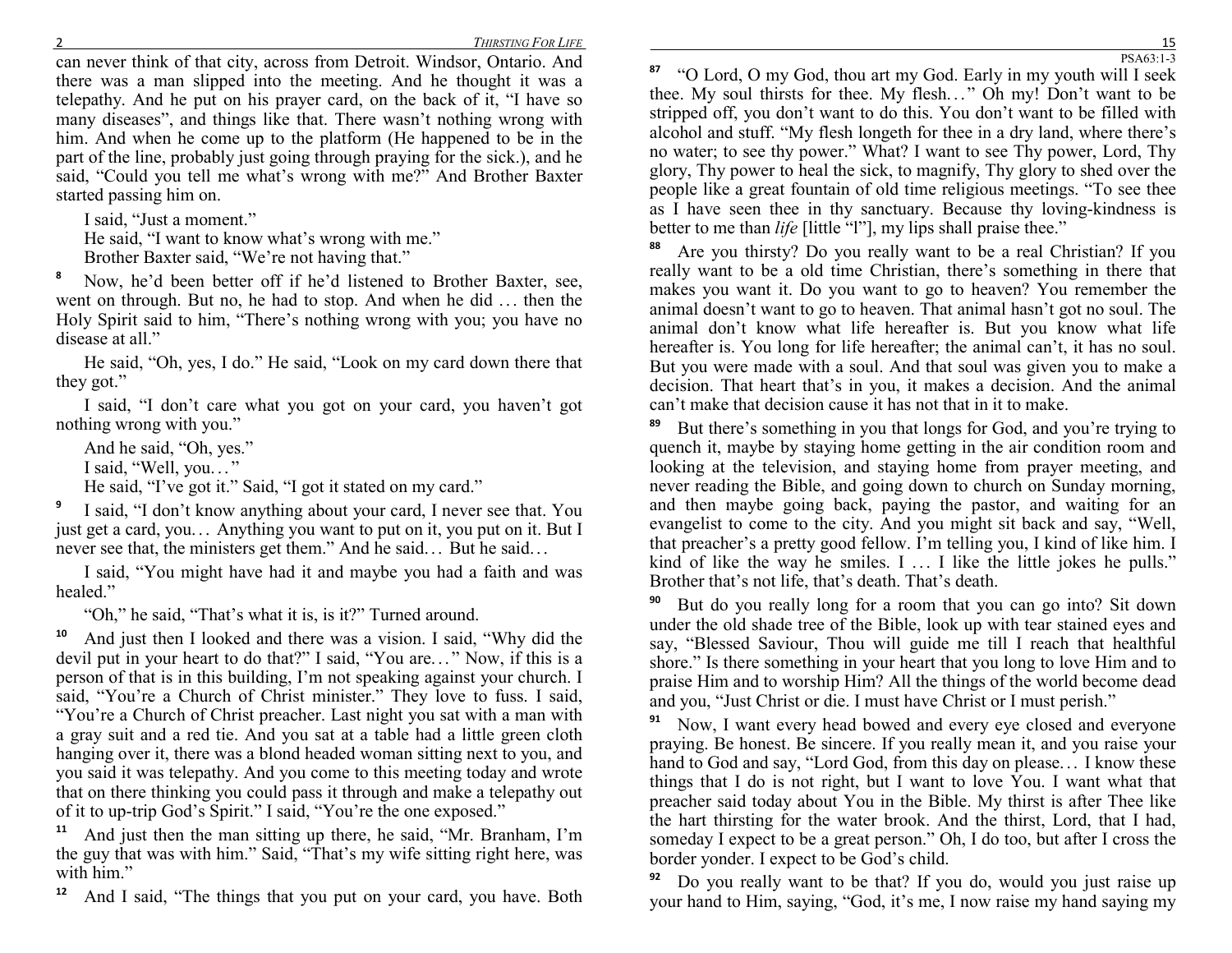congregation. If that congregation really thirsted for God, it would send that little old preacher out of there and get them somebody in there will preach them the Gospel. That's right.

**82** You can't go to town today you merchants and you businessmen, here in this convention; you shoe men, what if you put the old-fashioned button shoe, that the women used to wear? You got a shoe hook with it when you bought it. What if you tried to sell that shoe in Chicago today? You think you'd have any business? No, sir. And it's got five times the leather that these little old stilts that they build for women with the little peg like that, and their toes sticking down and their heels sticking up. Charge them twenty-five to thirty-five dollars for about forty cents worth of leather. And you're silly enough to buy it. But why is it? Why don't the merchant... If he tells them the truth, they don't want it. That's exectly right exactly right.

#### MATT5:28

<sup>3</sup> The skirts that your mother used to wear, that covered her all over, **83** and she probably paid three dollars, or a dollar and a half for it. And you go downtown and pay thirty-five dollars for a little vulgar thing that the devil's poured you in, to get out here and make you answer to adultery at the day of judgment. Look out, preacher. You say, "I never did commit adultery." I don't know about that. The Bible said, "Whosoever looketh upon a woman to lust after her, hath committed adultery with her already in his heart." And it don't matter how moral you live, how clean you live, how honorable you live to your husband; if you dress yourself to make a man look at you like that, at the judgment bar the sinner that answers for adultery, you'll be the one that committed it. That's right. Now, take that with you, my dear friend. Think it over for a little while.

MATT5:28

<sup>4</sup> "Whosoever," said Jesus Christ, "Whosoever looketh upon a woman **84** to lust after her, hath committed adultery with her already in his heart." And before he could commit adultery, the woman had to present herself in that way. As she poured herself, sexy looking, out on the street-no matter how clean she is morally-she's adulterous in God's book. There's your Hollywood, there's your devil.

**85** You might hate me for this, but, brother, at the day of judgment you'll see I've told you the truth. That's exactly right. Now, clean up, straighten up. Teach others to do the same. Your soul will go to thirsting: "O God, I don't care about your fancies and your popularity, I want Christ or I'll die." When the Pentecostal church gets to that, God will move on the scene. And He'll never move on the scene until the people begin to thirst for Him instead of the things of the world. Let us pray while we think over it.

**86** Are you guilty? Are you praying? Everybody, a little prayer in your heart. "Am I guilty of that?" Examine your soul with God's book today. "What kind of a life have I been catering to?"

 cancer and TB." And he fell down on the platform. But the last time I heard of him, I never heard no more, just a letter from some of the people, that he was in a serious condition. So, we're not playing church.

**13** The infallibility of the Holy Spirit! Not the infallibility of the man: the man has no infallibility. But the Holy Spirit is absolutely infallible. Don't pretend nothing. You be what you are. When you say, "I now accept Christ as my healer," you mean that. Don't you just slip around the corner and say, "Well, I'll try Brother Roberts when he comes in, or somebody else." Don't you never do that. That's a dangerous thing, very dangerous. And you be just what you are. And if you're not a Christian, don't say you are.

**14** If you're a sinner, admit it. God knows it. And now your sinful condition... Just because you belong to church, that won't help you one<br>bit. You might have a confession your name on the book and living a bit. You might have a confession, your name on the book and living a righteous life. And you're still a sinner. You got to be borned again-not by the mental mind, but by something that's happened in your heart, see. It's got to be, friends. Don't never let the devil blindfold you to that. It doesn't come by intellectual conception; it comes by birth. And your life copes right with that. You must have it.

**15** I wish to read, and just take about twenty or thirty minutes of your time. I'm hoarse. But I want an evangelistic service, the Lord given it, tonight to pray for the sick. PSA63:1-3

<sup>6</sup> Now, I have chosen for this afternoon, for a subject found over in **16**Psalms 63 and the first 3 verses:

*O God, thou art my God; early will I seek thee: my soul thirsts for thee, my flesh longeth for thee in a dry and thirsty land, where no water is;* 

 *To see thy power and thy glory, so as I have seen thee in thy sanctuary.* 

 *Because thy love-kindness is better than life, my lips shall praise thee.* 

PSA63:3

<sup>7</sup> We have the most unusual text this afternoon, the reading of God's **17** holy Word. When I read this it just turned me around. And I thought to say within myself, "What was the prophet speaking of when he said, 'Thy love-kindness is better to me than life.'" There's nothing no better than life. And then, "Thy love-kindness is better than life, my lips shall praise thee." Well, I thought, "There must be different kinds of life."

**18** Now, many people begin to think on the subject of life. And now, feeling free: and I have always tried to not hold things back. Never in my life knowingly have I ever called out a character's name, or some individual's name. I have rebuked sin, preached what I thought was right, but never disregarded any brother. He could be just as wrong, and I

3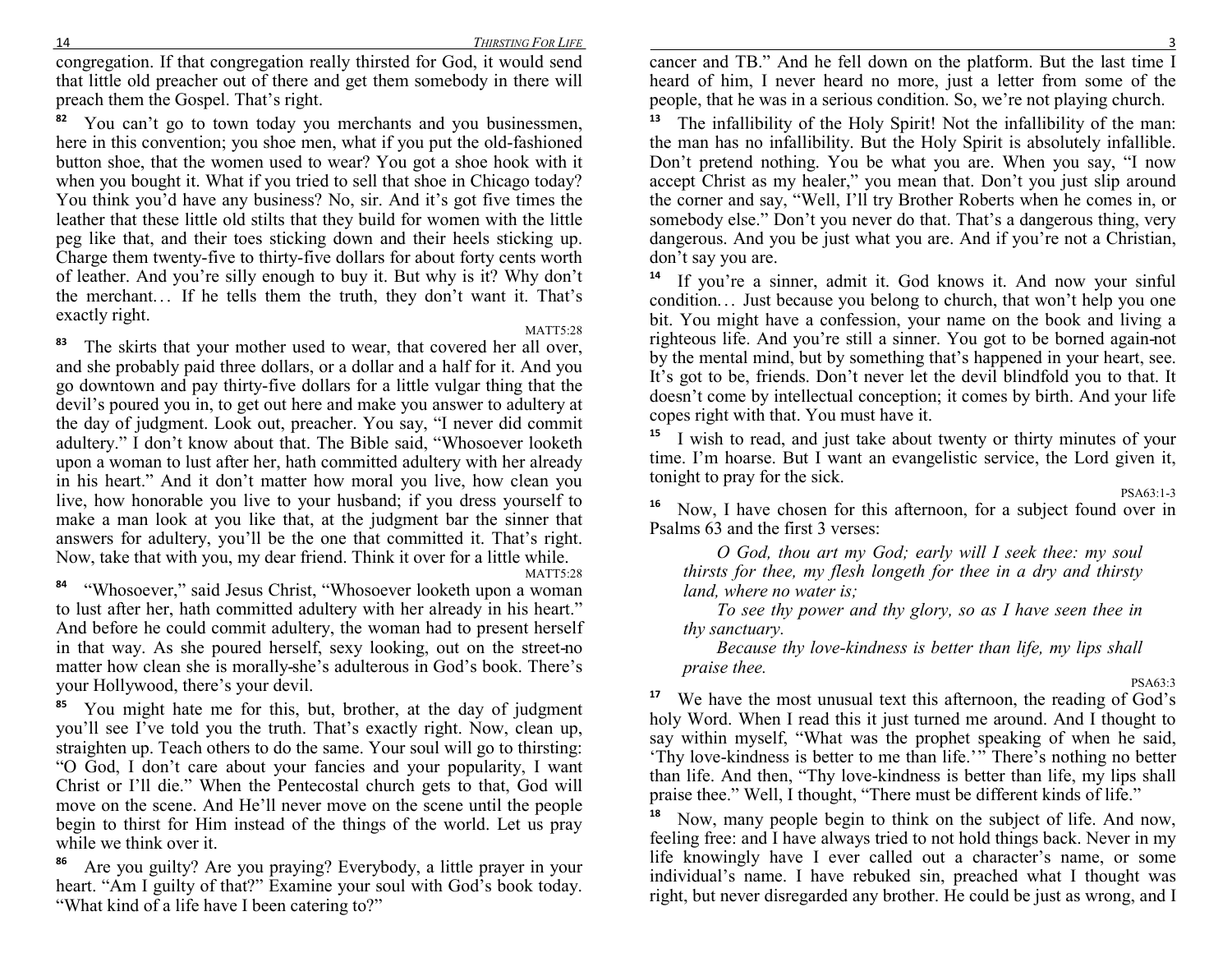**78**

 could be wrong too. But regardless him being wrong, don't disfellowship him from my ... from my fellowship with Christ with him. We are hrothers brothers.

**19** But I heard a minister last night. It happens to be in our room, there was a television, and I'm not much on television, as you know. If it's the right thing, all right. But there's so little right on it, I just don't have one in my house.

EZEK18:4,20 <sup>o</sup> And so, it was a famous evangelist that was preaching last night that **20** said, "When a man is born, he receives a life, and that life he will be forever." Now, a man of that caliber. But I just wondered. If he'd ever sit down to think this: the Bible said, "The soul that sinneth it shall die."

**21** Yes, sir, everything that has a beginning has an end. And it's things that had no beginning that has no end. And there's only one eternal life and that's in God. All other life has an end. But God has no end because He had no beginning. And we being parts of God have eternal life with God. But everything that has any other type of life had a beginning, it has an end. Only the eternal things last.

**22** Now, the word *forever* comes in a conjunction, "Forever and forever." "Forever" is a space of time. But "eternity" is no begin or end. It's just a perfect circle. There's no end in it at all. It's eternity. Forever... Like, you see, forever and (conjunction) forever: two spaces<br>of time, But "eternity" and "eternal life" means the same thing, see, It's of time. But "eternity" and "eternal life" means the same thing, see. It's in the same category, that it had no begin neither does it have an end; it's forever the same. Ever was and ever will be the same.

**23** Now, in Brother Joseph's church, where I feel just as free as I was at my Tabernacle, and to give a little basis here before I bring my message to you, from the Lord, I want to just do a little Bible teaching for a moment. There is a Spirit in the world that is real, pure, unadulterated love. And that love come from the great Spirit; it's God. There is a Spirit in the world just pure, unadulterated righteousness. That Spirit come from God. And all of the Spirits of righteousness, of love, of purity: that is God. That is the eternal, everlasting, without beginning or ending: that's God.

**24** The *Logos* went out of God as. .. No disregards to Catholic people now. But the Catholic church.. . My background, my family's Catholic. And I have the Catholic people here, the book called "Facts of Our Faith." And they use the word of "eternal sonship of God." The word don't even make sense to me. The word *eternal* means "eternity," which had no begin nor has no end. And son means "had a beginning." So how could it... It could be a eternal Godship, but never an eternal sonship. A son is one that's begatten of So it had a beginning son is one that's begotten of. So it had a beginning.

**25** And the *Logos*, which was the Son of God, went out, created by these great fountains of purity, God, as those Spirits went out. And it

 deer is in the flank. He'll grab him in the flank, and when the wolf throws his weight, to drop in mid center like, of the little deer, it throws him off his feet. And then down he goes. And he's got him.

**75** And sometimes when the wild dog grabs the little deer, and the little deer was quick enough to maneuver, he could jump fast to one side, the dog lost his hold 'cause he jerked a whole chuck out of the little deer's side. Then the blood will spring. If the wolf missed the blood vein here, cut just a little low, the little deer maybe, if he's quick and can maneuver, he can get away from the dog. Then here he comes after it, tracking him with his blood.

**76** And that little deer. .. Any hunter here knows that if you wound a deer and he can get to water, you just might as well quit tracking him. He can live as long as he can find water. But when he can't find water, he's finished.

**77** And could you imagine, as David standing there seeing that little deer. And he's cut by the wounds of a wild dog, and he's thirsting for the water brook. He must find the water or perish. If he doesn't get to that water brook, he's going to die. The hounds are right behind him. He's either got to find the water brook or perish.

PSA42:1 <sup>8</sup> David said, "As the hart thirsts for the water brook, so my soul thirsts after thee, O God." "I have to have You or I'll die. I can't go on. I'm at the end of my road. If I can't find You, Lord, I'll die." "Blessed are they that hunger and thirst for the water brook, for they shall find it."

**79** Yes, there is a fountain filled with blood for every sinner, drawn from Immanuel's veins. You who thirst and long to be righteous, there is a fountain open today for you. The hounds of hell might have wounded you. They might have cut you this way or cut you that way. They might have thirsted and drunk your blood and sent you to these places, and pleasure crazy. If you really want to get over it, there's a water brook open today. That's the love of the Lord Jesus Christ. His Spirit flowing free as the Holy Spirit.

#### PSA42:1 MATT11:28 REV22:17

<sup>o</sup> "Whosoever will let him come and drink from the fountains of the **80** water of life freely." Whosoever will? Yes. Black, white, brown, yellow, whatever you may be. Methodist, Baptist, Presbyterian, Church of God, Church of Christ, Catholic, Pentecostal, whoever you are. Young, old, middle aged, there is a fountain open. And the waters of life is flowing freely, and the Holy Spirit is saying, "Come all ye that labor and are heavy laden, I will give you rest. Blessed are you when you hunger and thirst, for I will fill you." You shall be filled. And "As the hart thirsts for the water brook, my soul thirsts after thee, O God."

**81** In conclusion I say this: The trouble with the Pentecostal church, the Methodist, the Baptist, the Presbyterian, and all the rest, it is their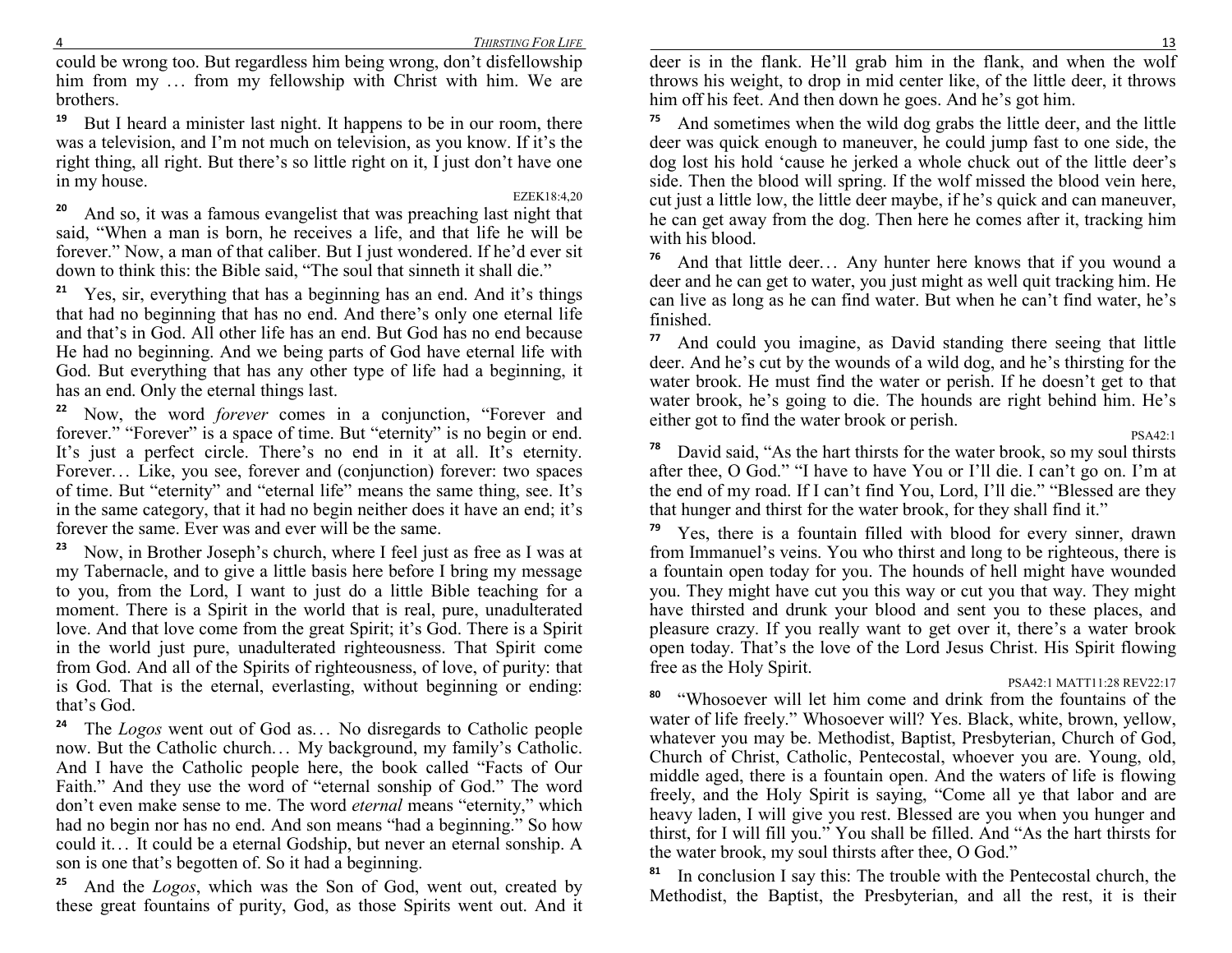12 **69**

<sup>9</sup> That's the way the devil does. He'll cut you off from prayer meeting. He's done cut the hamstrings right then. You'll pull around from this church to *that*, and you'll run from here to there. Anytime the devil wants to gobble you up, he's got you under his control. When he cuts your prayer life, brother, you're gone! That's right. When he cuts that thirst off of you and perverts it into the things of the world, he's got you where he wants you. He'll let you gobble along here till you get to a certain place then crash your life out without God, right there. Sure he will.

**70** Now, the dogs, the hounds of hell, hound after the church. Certainly it does. But look, now really, a... When some of the wild dogs eat levels. Did you ever know a dog won't get human flesh? They won't Jezebel. .. Did you ever know a dog won't eat human flesh? They won't even lick the blood of a human being. You can't get them near it. No, sir. But this was a certain kind of dog. It was a wild dog. Not a domestic dog, but a wild dog. Wild dogs are wolves. Just like a wolf. And they will eat human beings. But if you notice, these wild dogs had come in and eat Jezebel. It was a certain type of dog.

**71** And that's the way it is today. The devil's got a bunch of old wild dogs out. They call them the wolf whistle and everything else to you young folks. But remember, it's a hound of hell, right after you, and makes you think that you're popular. The boys whistle at you because you're dressed the way you are. You poor little simple thing, you don't know what you're doing. That's right, you don't know that you're a prey of the devil. That's the devil. Listen to his voice.

**72** Oh, he might talk ever so well. He might even be a pastor of a church. But let me tell you, it takes a real sheepherder to tell the difference between a whine of a goat and a whine of a lamb. They both bleat just the same. You can watch it if you're a herder. If you know your sheep you can hear his call; but if you don't, hear one of them, you couldn't tell whether it was a goat or a lamb bleating. The devil can bleat just like a lamb. That's exactly right.

#### PSA42:1

 But David, he said, "As the hart thirsts for the water brooks, so my soul thirsts after thee, O God."

**73** And you see these little deers out on the desert as they're jumping along having a good time. And the first thing you know, a pack of wild dogs will run among them and they'll grab them. Now, one of the favorite places for a wolf or a wild dog to grab a deer is just behind the burr of the ear; and the big artery runs up there, it runs down along the neck. If the wolf can jump, hang his fangs right in, then when the wolf throws his weight down, them two big blood veins in front cut the deer's neck. And the little fellow staggers a couple times and he's done, covered all over with wolves and he's eat up just in a little.

**74**Another favorite place for the wild dogs ... or, wolves, to catch the

 created the *Logos*. And it was a body. It was in the form of what we are now, which is called (in the clergy way of speaking it) a theophany. It's a body that doesn't have a spirit in it. It's a body that's waiting for you Christians. As soon as the life leaves this, you go into that body. When this earthly tabernacle be dissolved, we have one already waiting: a theophany.

**26** Now, when God was in theophany (which was Christ in the making), then that theophany become flesh and dwelt among us. Then that was to redeem. He came from there down through this to redeem this creature, give it life, and take it back up into the eternal one, see.

JOHN5:24

<sup>7</sup> Now, there's only one eternal life, and that lays in God only. And **27** God only has eternal life. And we have been privileged to become the sons of God. Then that word: "He that heareth my words and believeth on him that sent me, hath eternal life." The Greek word Zoe, there, used for God's own life. The creature that accepts Him becomes a part of God and is just as eternal as God is. Right. There's no reason for us to doubt that. It's God's everlasting, eternal Word. And everything that had a beginning, has an end.

#### PSA51:5 PSA58:3 PSA63:1,3

<sup>8</sup> So where did sin begin? Sin began at the Garden of Eden, and sin has **28** an end. So, if David cried, "O Lord, my God, my soul is thirsty for thee in a dry land, where no water is; for thy love-kindness is better to me than life," there must be two different types of life. And there is two types of life. And when a man is born in this world, he's nothing but a product of sin when he's born, because he come sexual desire. He's just a product of sin. The Bible says he is. "He's born in sin, shaped in iniquity, come to the world speaking lies."

And yet he's got life. But that life is a perverted life. That life was...

EX15:26 PSA103:3

<sup>9</sup> Satan cannot create life. He can only pervert what God has created. **29** Satan has no way to create. There's only one creator, that's God. Satan couldn't heal, medicine couldn't heal. There's nothing else can heal but God, because He's the only creator. And anybody that's intelligent would know enough to know that there is not a medicine, or a drug, or nothing in the world that could create life. God is the only solemn One stands in creation alone, for He said, "I am the Lord that healeth all of thy diseases."

#### MATT4:3,6 LUKE4:3,9

<sup>o</sup> Now, we see the different types of life. That's the reason that this **30** man's born as a product of Adam, which was a product of sin from listening to his wife, and the wife was a product of sin come from Satan. And Adam followed his wife out, a perfect type of Christ, going with the Bride to take her sins, as Adam took the sins of Eve and left the Garden of Eden. Not deceived, but willingly walked out with her. So was Christ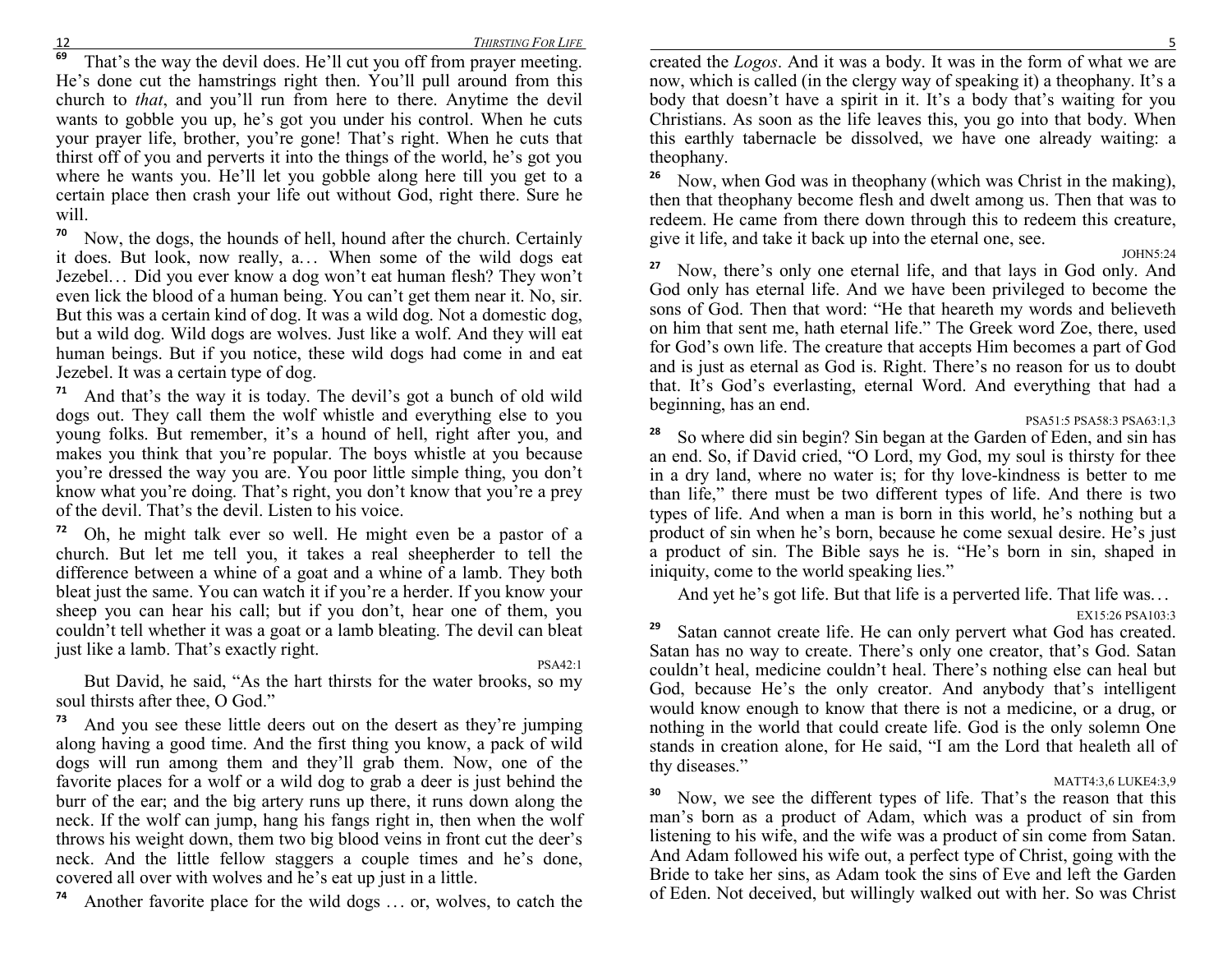6 *THIRSTIG FOR LIFE*

 not deceived; Satan could not deceive Him. "If thou be the Son of God..." He knew who He was. But He deliberately walked out and took sin for the church He's our sin begrer. sin for the church. He's our sin bearer.

**31** And now, everything that come out of that cycle of eternal life, when that goes back into its cycle again, into that ceaseless eternity, not one shape, form of sin in any way will ever enter it. Now, here's one Baptist preacher believes in holiness.

**32** Notice, that's got to be cleansed, that person's got to be cleansed. And there's only one thing can cleanse him, that's the blood of Jesus Christ. Nothing else can do it.

<sup>3</sup> So, I wondered then, when he cried, "O God, my God; thy love-**33**kindness is better to me than life." There must be two different kinds of life then. And I begin to study it. How could it be, two different kinds of life? Well, I begin to think that many people think when they're out here on the street running around, and places, that they're living the life. That is the thing.

<sup>34</sup> I've watched young mothers take their children and teach them tap dancing. "For I want her to have a little life." I've seen young ladies strip themselves down, till just enough clothes that the law would let her put on, and go out, and she says, "I'm really living the life." And the woman doesn't know that she's dead while she's alive.

**35** Some time ago in another city, I was going into my room. And there was a Kiwanis Club, or some certain club, was having a meeting in this city; it was having a rally, a convention. And when I went in, went up on the elevator, there was two young ladies coming down just with their underneath garment on, with a whiskey bottle in their hand, hollering, "Whoopee," going, and men dragging them from one room to the other. And I sat back in the shadows to watch. And when they got close to me, oh, so vulgar. And they were both women, no doubt married women, with their husbands at home, maybe thinking they were having a little clean fun. There is no such a thing.

**36** And then they was up there whooping it around. Kind of relaxing, they would call it. One of them stopped and said, "Whoopee, this is life." 1TIM5:6

<sup>7</sup> I said, "Oh no, that's not life; that's death." The Bible said, "She that **37**liveth in pleasure is dead while she is alive." The Bible said that.

**38** And this.. . Many times that the devil tries to tell you that that's life. But that's death. And notice, also, that that life becomes so miserable till people take that life. Take a gun and blow their brains out. There'll be many of them in Chicago perhaps this summer. There'll be many of them jump from the towers and drown themselves. There'll be people in Chicago in the next few weeks, turn their gas chambers on, kill themselves. There'll be some deliberately drive in front of automobiles

 shady places. He knowed what it was, because the shepherd has to find those things. He has to know where those beautiful places are.

**62** Many times have I been into the desert, riding out there, just place where I'd have to lead my horse. Poor thing was so much out of water, we couldn't have any to drink, the horse or I. How we would thirst. Oh, if I could only find a track somewhere to get back.

**63** And then when you get to that state, the devil begins to show you mirages. You know what a mirage is? Did you ever go down the road and look and see the sun shining on the road, it looked like a lot of water? Oh, it'll fool you.

**64** Here not long ago I seen where a bunch of geese coming from Canada ... or, ducks. And they seen one of those on the road, and fell in the road and they all bursted open. They thought it was water the road and they all bursted open. They thought it was water.

**65** Oh, the devil's got a many a pitfall for the people. It looks like it. And I've seen people thirsting, where they'd run to these places and fall into them, think they was in water. Looked just like a big running water. Go to throwing upon their head thinking it's water, and it's nothing but hot, burning sands.

**66** And the devil's told you little lady, and you sister, that if you do all these things, and you, brother, if you'd do all these things, and have a little social, that old narrow-minded stuff. Why, you don't want to listen to that old crack preacher. You don't want that Bible, that was translated four, or five times: "There's nothing to it." You just join church and be a good citizen. That's nothing else in the world but a mirage the devil shows you. You're just heaping more sorrows all the time on you.

 1JHN2:15 <sup>7</sup> But there is a fountain filled with blood, drawn from Immanuel's **67** veins, and sinners plunged beneath that flood, lose all their desire for the world. "For if you love the world or the things of the world, the love of God is not even you." It's satisfying portion of God He has for each of you. It's for whosoever will.

PSA42:1

<sup>8</sup> David ... He wrote one time in the Psalms, he said (I believe the land Bealm), he said "As the hart thirsts for the water brooks, so my **68**42nd Psalm), he said, "As the hart thirsts for the water brooks, so my soul thirsts after thee, O God." Oh, when I think of that... David being a succedent of the country you find out a lot of woodsman.. . And out into that part of the country you find out a lot of times there's a lot of deers that runs. The hart is a deer. And if you watch nature, you'll see God. And they have wild dogs in that country. And they eat the deer. They'll come in packs. And they overtake the deer. And one of the things they do, is cut the little (what we call hamstring in the back) the leader, and just cut down the whole pack. Then they can't run. The dogs will eat as much as they can; then the others can't pull away very much. And then they're easier prey then; they run right back and get them.

PSA63:3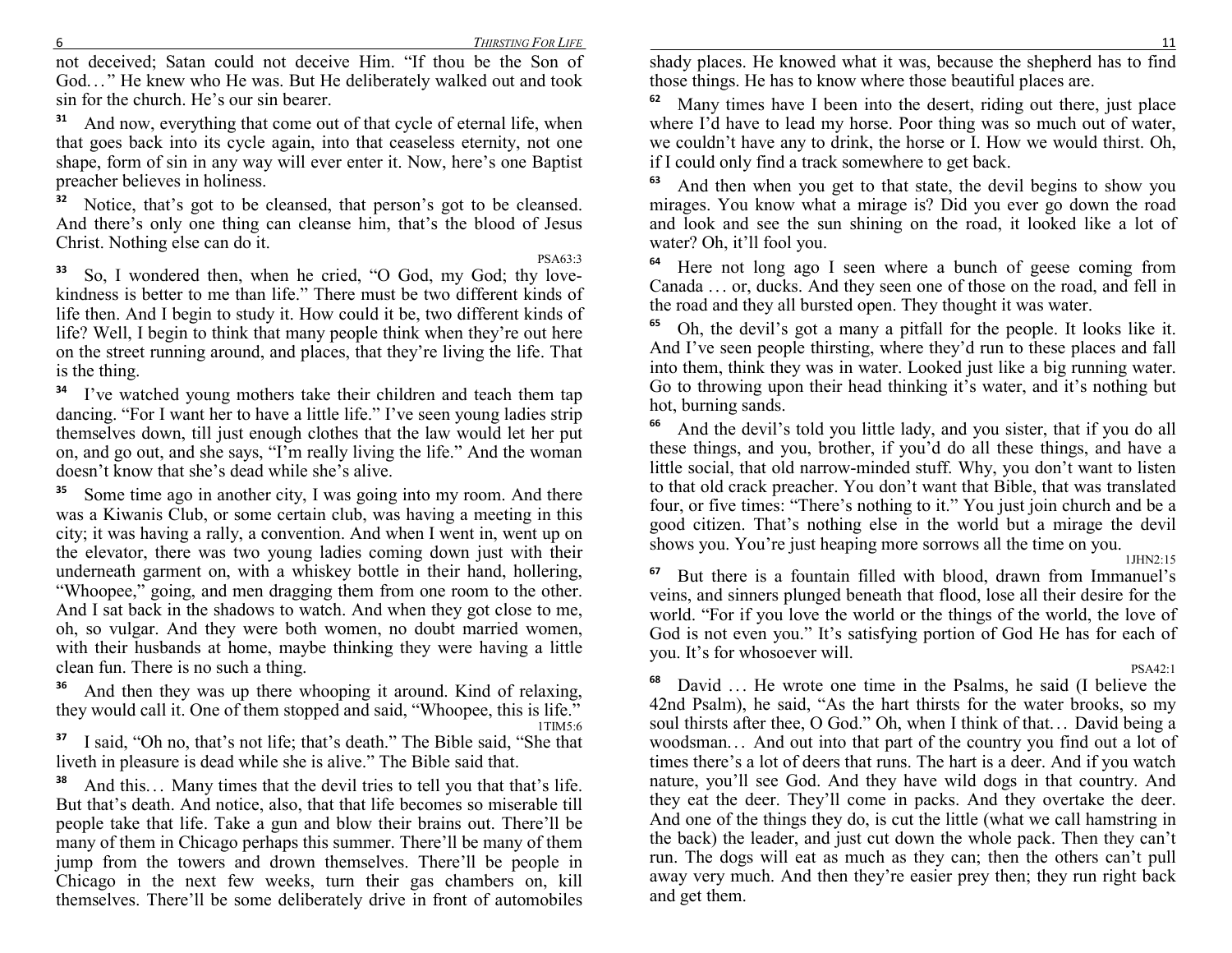Chicago, according to your paper, you have two thousand abortion cases every day-two thousand abortion cases. Two thousand innocent babies die every day because of filth. How can you have a revival under them kind of circumstances.

**57** How many prostitutes hit the street last night, and men with other women, and women with other men. And little girls sell their morals, and up and down the street, till finally they end up on skid row down here. I walked through the city last night of Chicago, look what was going on. How can you expect the Holy Spirit to sweep a revival over something like that? It's got to have a place to anchor.

2TIM3:2-4

<sup>8</sup> And they go to the churches out here of a morning, and hear a little **58** old pettyfied sermon about something, go back home and think they're Christians, and close the church up early. If the pastor preaches more then twenty minutes on the roses, or who'll be the next president, or something like that, they'll fire him and put a new one in. That bunch of hypocrisy, hell-bound, vulgar, pleasure-seeking. The Bible said, "They'd be heady, high-minded, lovers of pleasure more than lovers of God, truce breakers, false accusers, incontinent, and despisers of those that are right."

God give us old-time Christianity, borned-again experiences. That thirst . . . that thirst is in you, but it's for a purpose.

1COR11:9

<sup>9</sup> Woman was made woman for man. Man was not made for woman, **59** woman was made for man. But a woman was made for a man. Not m-en; m-a-n. Not men (many of them), but singular. That's right. But when they sell their morals, when they scandalize themselves... And men, the same thing. You're perverting the very cause that God made you a same thing. You're perverting the very cause that God made you a woman or a man. Then you call that life. It's death. Then you go to church and join church and put your name on the church and become a church member, and live like the world. It's perverting the very thing that God intended you to be. That thirst that God put in you to be like Him and to love Him and thirst after Him. The pastors and the churches and yourself, you've robbed yourself from that wonderful, blessed thing that God ordained for you to use: that thirst. Thirsting, thirsting.

**60** Oh, if the Pentecostal church would only satisfy thirst in God instead of trying to follow some evangelist, or some emotion, or some little *ism*, or little sensation, how much better off it would be. If you'd follow the Holy Spirit in divine love instead of sensations and little gifts, and things like that, how much better off you'd be. God don't want you to run after gifts, He wants you thirst after Him.

**61** Notice, David said again, as being a psalmist. And he was a woodsman, he lived in the woods. He knowed what it meant to be in the woods. He always wrote of the still waters and green pastures and the

 and kill themselves. There'll be some take poisons, and suicide on every hand. That kind of life becomes so treacherous till we know that the prophet wasn't talking about that kind of life. That's death. That's death in a form of life.

**39** That's what Hollywood has done for the United States. It's perverted it. It's stripped our women. It's done all kinds of evil things. It's made our men... It's produced things here that's perverted the real stream of<br>life into death. Even our pation is dying life into death. Even our nation is dying.

1COR3:17 <sup>o</sup> I was speaking a few moments ago with my wife, when we were **40** sitting in a little place. And there was them women coming in there, each with a cigarette and some ... a little girl sitting there with her eyelashes mulled out and pointed like the devil, way back and booked over pulled out and painted like the devil, way back and hooked over sideways. And she was standing there: poor little thing, not no older than about eighteen, smoking a cigarette and drawing her mouth way down, making the awfullest thing, just scooting the smoke from her nose. Not realizing she was dead in trespasses and sin. "You defile this temple, God will destroy it."

**41** What's the trouble today, we got too many weak pulpits that's afraid to preach an eternal burning hell, and to warn the people of the things, and letting the church go just as slothfully and sloppy as it can be. And I said, "Honey, where could we start from?" Our nation is corrupted. Our politics is as rotten as it can be. Our factories and our economics is just as rotten as it can be. Even the car industry, it takes you six or eight months to get the bugs combed out of your car. It's on line ... assembly<br>line: throw it together; what difference does it make line: throw it together; what difference does it make.

**42** Our womanhood is broke. Motherhood of America is crashed. The morals is as rotten as in any nation there is in the world. What's the matter? It's because they have loved the things of the world more than they've loved God and they got it perverted. Exactly right.

**43** Not only that, but our churches is crushed. Little old pulpit, sissified preachers that stands up in... I ain't criticizing no certain ones. But they<br>stand up and it's a meal tigket. It's an offering or it's a popular name to stand up and it's a meal ticket. It's an offering, or it's a popular name to get on television or on the air. I wouldn't sell my birthright to Jesus Christ for all the televisions and popularity there is in the world. No, sir. Life means more than these nasty, ungodly things. I'd rather have favor with Christ then to be the president of the world. What a condition the world's got into.

**44** Here not long ago, I knowed of a church in our country, and many of them throughout the country, that they just care for ... just carefree. And<br>I'm not scolding people. But, brother, I've got to answer at the day of I'm not scolding people. But, brother, I've got to answer at the day of judgment for the messages I give to the people. God, the only thing He could do.. . No, nothing could save this nation. It's gone. There can not be no worldwide revival in this time. There's nothing to build on. She's

10

7